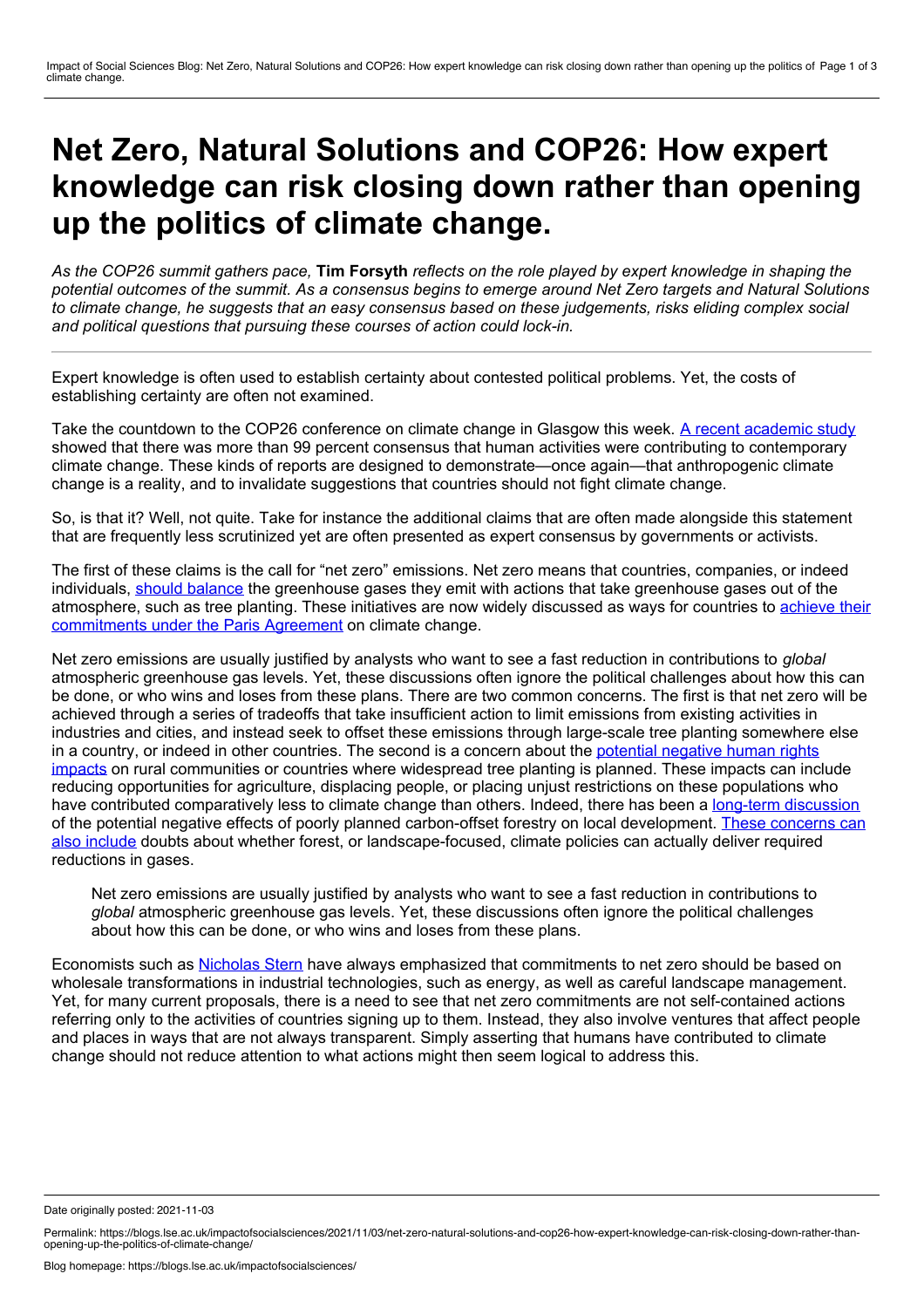Impact of Social Sciences Blog: Net Zero, Natural Solutions and COP26: How expert knowledge can risk closing down rather than opening up the politics of Page 2 of 3<br>climate change.



A second claim that is often linked to net zero, is [nature-based](https://www.iucn.org/commissions/commission-ecosystem-management/our-work/nature-based-solutions) solutions, or actions that can combine the sustainable use and protection of ecosystems with activities to support human well-being. They have also received support from the UK government, especially from environment minister Lord [Goldsmith](https://www.ft.com/content/6543c113-99ba-443c-9ddb-2d9f5037fb6c). Indeed, in January 2021, Boris [Johnson](https://www.reuters.com/article/uk-britain-climate-idUSKBN29G18Q) said "We will not achieve our goals on climate change, sustainable development or preventing pandemics if we fail to take care of the natural world that provides us with the food we eat, the water we drink and the air we breathe." Before COP26, [Johnson](https://www.theguardian.com/environment/2021/oct/30/cop26-failure-could-mean-mass-migration-and-food-shortages-says-boris-johnson) added that "planting millions of trees" was also part of the UK's climate change policy.

Nature-based solutions are attractive because they offer the possibility of combining climate change objectives with conservation of biodiversity and restoration of ecosystems. Indeed, proponents have promised "a just, green and [nature-positive](https://www.theguardian.com/environment/2021/oct/28/net-zero-is-not-enough-we-need-to-build-a-nature-positive-future-aoe) recovery" for the planet. The environmental NGO, The Nature Conservancy also [projected](https://www.pnas.org/content/114/44/11645) that socalled "natural climate solutions" can provide 37 percent of cost-effective greenhouse gas mitigation required for a 66 percent change of holding warming to below 2°C—a statistic often repeated by other organizations.

Yet, these projections have also been widely [criticized](https://wrm.org.uy/articles-from-the-wrm-bulletin/section1/conservation-ngos-gift-polluters-a-massive-land-grab-called-nature-based-solutions/) because they were *potential* carbon absorption by "natural" ecosystems based on various implausible assumptions. For example, roughly half of this projection comes from afforestation or reforestation requiring nearly 800 million hectares, or roughly the size of Australia, which was mostly proposed for Latin America. There was no discussion of the political or social costs of these actions, or that such figures imply switching wood production to tree plantations, which simultaneously act as carbon sinks. Critics, such as the Rainforest [Foundation](https://www.rainforestfoundationuk.org/media.ashx/eng-open-letter-to-the-cop26-presidency.pdf) UK therefore allege that "nature-based solutions" are neither solutions nor natural: they exaggerate mitigation benefits, and they potentially endanger local peoples' rights.

achieving "certainty" through expert knowledge can hide other, more challenging, questions, and undermine the objectives of environmental policy in the long run.

In October 2021, the UK Parliament International Development Committee published a report on the theme of UK climate action and COP26. This report was prepared by a cross-party group of MPs in consultation with expert witnesses drawn from fields of climate science and development. This report questioned the UK government's "default [position"](https://publications.parliament.uk/pa/cm5802/cmselect/cmintdev/99/9903.htm#_idTextAnchor000) of investing in nature, and listed various concerns about poorly conceived nature-based solutions. This report instead urged that government policy pay more attention to the drivers of vulnerability to climate change, rather than those that emphasize tree planting or net zero alone.

Date originally posted: 2021-11-03

Permalink: https://blogs.lse.ac.uk/impactofsocialsciences/2021/11/03/net-zero-natural-solutions-and-cop26-how-expert-knowledge-can-risk-closing-down-rather-than-<br>opening-up-the-politics-of-climate-change/